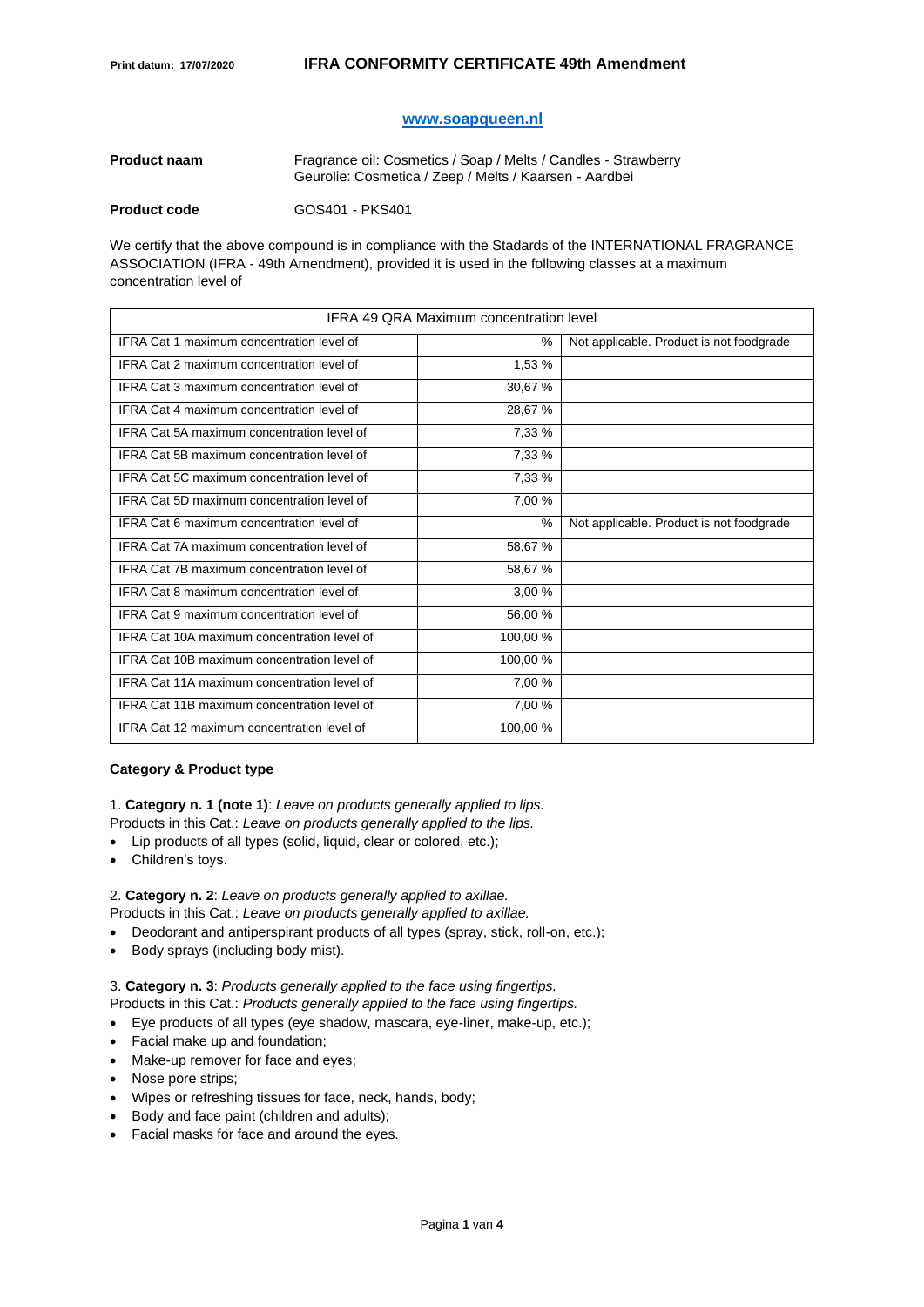## **Print datum: 17/07/2020 IFRA CONFORMITY CERTIFICATE 49th Amendment**

4. **Category n. 4**: *Fragrancing products generally applied to neck, face and wrists.*

Products in this Cat.: *Fragrancing products generally applied to neck, face and wrists.*

- Hydroalcoholic and non-hydroalcoholic fine fragrance of all types (EDT, Parfum, Cologne, solidperfume, aftershave, etc.);
- Fragranced bracelets;
- Ingredients of perfume kits and fragrance mixtures for cosmetic kits:
- Scent pads, foil packs:
- Scent strips for hydroalcoholic products.
- 5. **Category n. 5**: *Leave on products applied to the face and body using the hands (palms).*

# • **Subcategory n. 5/A:**

- Products in this Cat.: *Products applied tof eet and body not belonging to other subcats.*
- Body creams, oils, lotions of all types:
- Foot care products (creams and powders);
- Insect repellent (intended tob e applied to the skin); All powders and talc (excluding baby powders and talc).

# • **Subcategory n. 5/B:**

- Products in this Cat.: *Products in Cat. 5 applied to the face.*
- Facial toner:
- Facial moisturizers and creams.

• **Subcategory n. 5/C:**

Products in this Cat.: *Products in Cat. 5 applied to the hands.* 

- Hand cream:
- Nail care products including cuticle creams, etc.;
- Hand sanitizers.
- **Subcategory n. 5/D:**
	- Products in this Cat.: *Products in Cat. 5 for children.*
	- Baby cream/lotion, baby oil, baby powders and talc.
- 6. **Category n. 6 (note 1)**: *Rinse off products with lip and oral exposure.*

Products in this Cat.: *Rinse off products with lip and oral exposure.*

- Toothpaste;
- Mouthwash, including breath sprays;
- Toothpowder, strips, mouthwash tablets.

## 7. **Category n. 7**: *Products applied to hair with hand contact.*

- **Subcategory n. 7/A:**
	- Products in this Cat.: *Hair permanent and other rinse-off treatments.*
	- Hair permanent or other hair chemical treatments (rinse-off) (e.g. relaxers), including rinse-off hair dyes.
- **Subcategory n. 7/B:**
	- Products in this Cat.: *Other leave-on treatments, as follows.*
	- Hair sprays of all types (punps, aerosol sprays, etc.)
	- Hair stylding aids non sprays (mousse, gels, leave- on conditioners);
	- Hair permanent or other hair chemical treatments (leave-on) (e.g. relaxers), including leave-on hair dyes;
	- Shampoo-Dry (waterless shampoo);
	- Hair deodorizer.

## 8. **Category n. 8**: *Products with significant anogenital exposure.*

Products in this Cat.: *Products with significant anogenital exposure.*

- Imitate wipes:
- Tampons;
- Baby wipes;
- Toilet paper (wet).

# 9. **Category n. 9**: *Rinse off products with body and hand exposure.*

Products in this Cat.: *Rinse off products with body and hand exposure.*

- Bar soap;
- Shampoo of all types;
- Cleanser for face (rinse-off);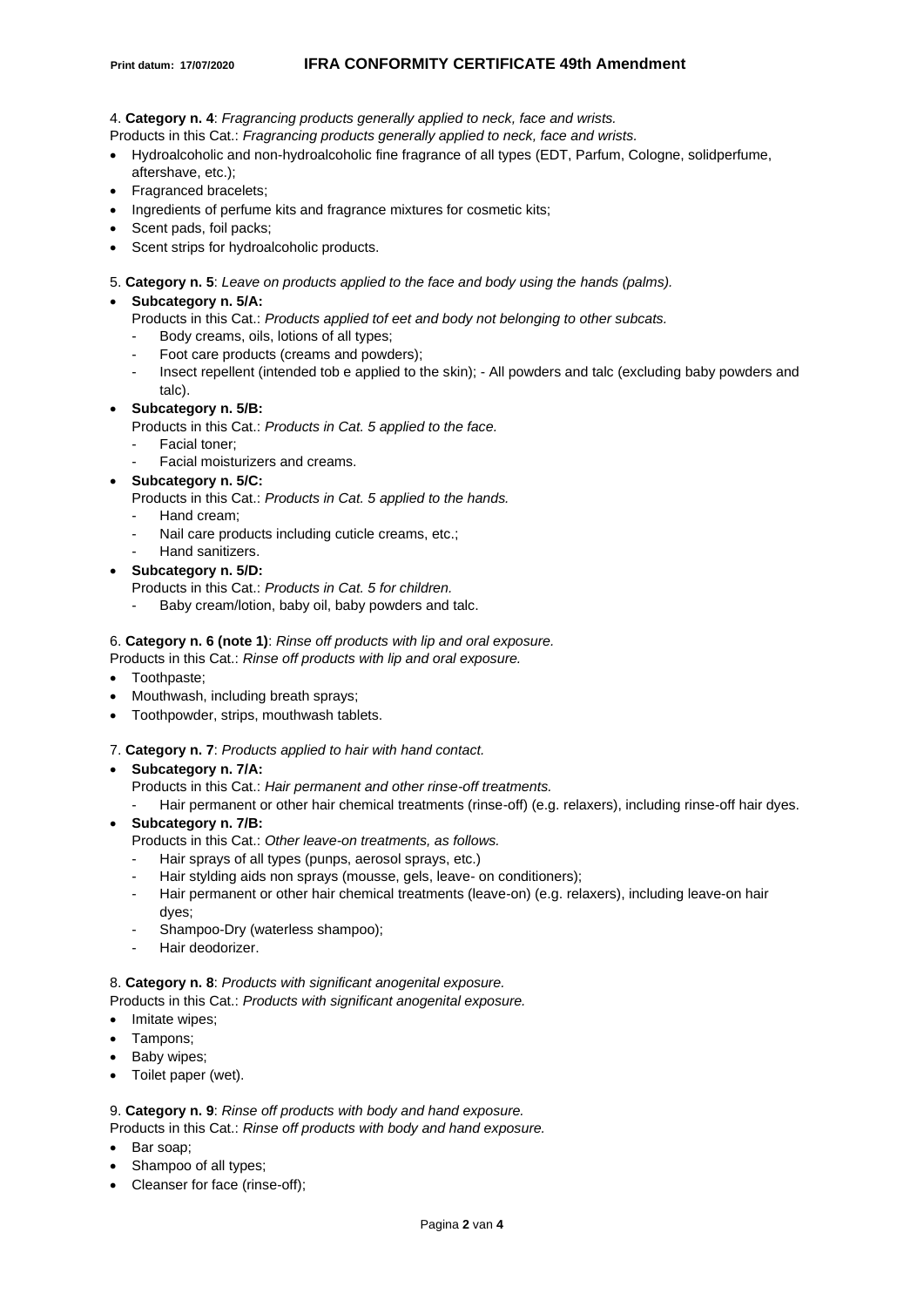- Conditioner (rinse-off);
- Liquid soap;
- Body washes and shower gels of all types
- Baby wash, bath, shampoo;
- Bath gels, foams, mousses, salts, oils and other products added to bathwater;
- Foot care products (feet are placed in a bath for soaking);
- Shaving creams of all types (stick, gels, foams, etc.)
- All depilatories (including facial) and waxes for machanical hair removal;
- Shampoos for pets.
- 10. **Category n. 10**: *Household care products with mostly hand contact.*

# • **Subcategory n. 10/A:**

- Products in this Cat.: *Mostly rinse-off products, as follows.*
- Hand wash laundry detergent (including concentrates);
- Laundry pre-treatment of all types (e.g. paste, sprays, sticks);
- Hand dishwashing detergent (including concentrates);
- Hard surface cleaners of all types (bathroom and kitchen cleansers, furniture polish, leather cleaning wipes, treatment products for textiles, etc.);
- Machine laundry detergents with skin contact (e.g. liquids, powders) incl. concentrates; Dry cleaning kits;
- Toilet seat wipes;
- Fabric softeners of all types including fabric softener sheets;
- Household cleaning products, other types including fabric cleaners, soft surface cleaners, carpet cleaners, hurniture polishes sprays and wipes, etc.;
- Floor wax;
- Fragrances oil for lamp ring, diffusersm pot-pourri, liquid refills for air fresheners (noncartridge systems), etc;
- Ironing water (Odorized distilled water).

# • **Subcategory n. 10/B:**

- Products in this Cat.: *Mostly leave-on products, as follows.*
- Animal sprays: sprays applied to animals of all types;
- Air freshener sprays, manual, including aerosol and pump;
- Aerosol/spray insecticides.
- 11. **Category n. 11**: *Products with intended skin contact but minimal transfer of fragrance to skin from inert substrate.*

# • **Subcategory n. 11/A:**

- Products in this Cat.: *Products with intimate contact.*
- Feminine hygiene conventional pads, liners, interlabial pads;
- Diapers (baby and adult);
- Adult incontinence pant, pad;
- Toilet paper (dry).
- **Subcategory n. 11/B:**
	- Products in this Cat.: *Products without intimate contact.*
	- Tights with moisturizers:
	- Scented socks, gloves;
	- Facial tissues (dry tissues);
	- Napkins:
	- Paper towels;
	- Wheat bags:
	- Facial masks (paper/protective) e.g. surgical masks not used as medical device;
	- Fertilizers, solid (pellet or powder).

# 12. **Category n. 12**: *Products not intended for direct skin contact, minimal or insignificant transfer to skin.*

- Products in this Cat.: *Products not intended for direct skin contact, minimal or insignificant transfer to skin.*
- Candles of all types (including encased);
- Laundry detergents for machine wash with minimal skin contact (e.g. Liquid tabs, pods);
- Automated air fresheers and fragrancing of all types (concentrated aerosol with metered doses, plug-ins, closed systems, solid substrate, membrane delivery, electrical, powders, incense, liwuid refillcartridges, crystals);